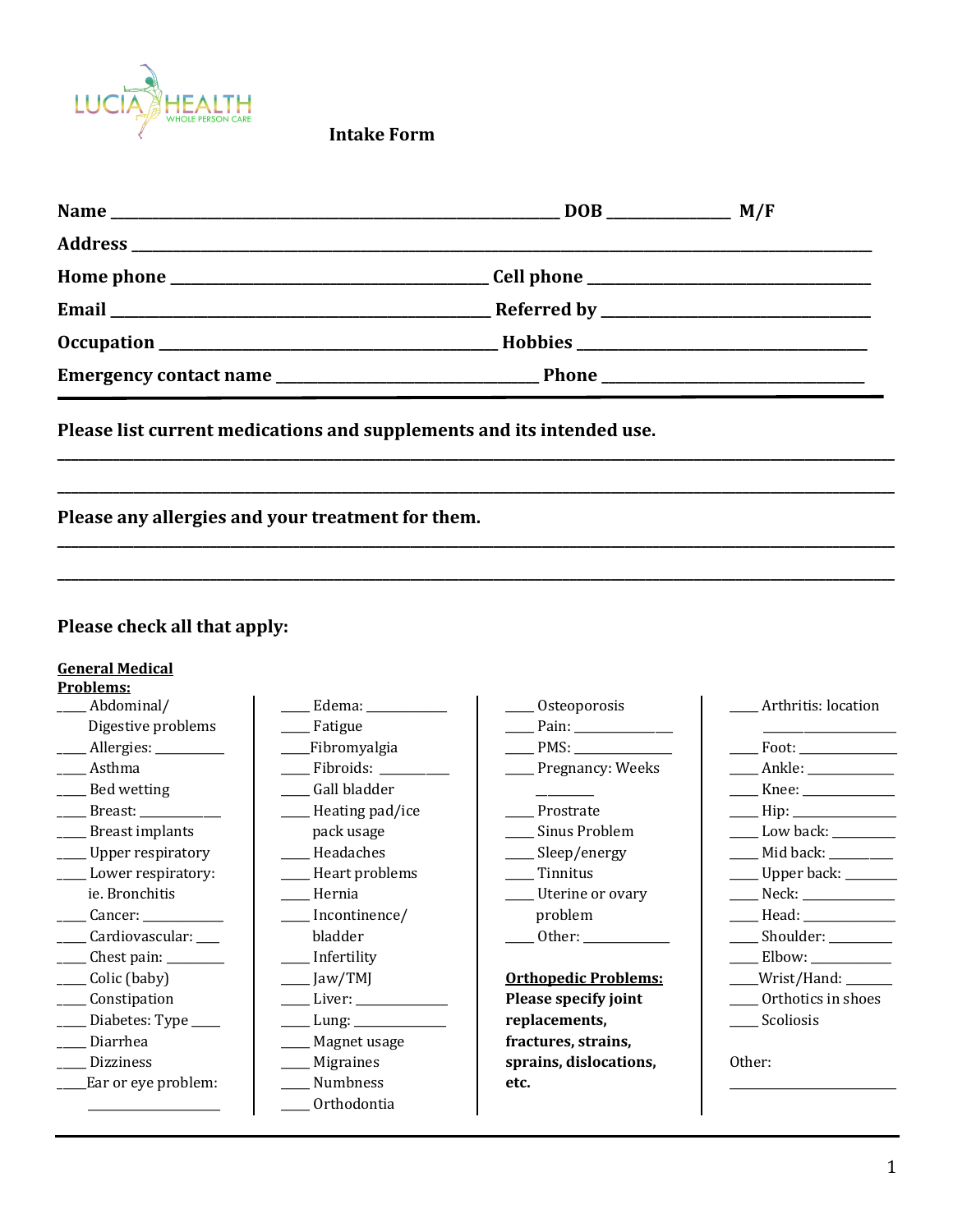Please describe your condition/s, including dates and length of time experienced. Please list all accidents, injuries, surgeries and falls.

**\_\_\_\_\_\_\_\_\_\_\_\_\_\_\_\_\_\_\_\_\_\_\_\_\_\_\_\_\_\_\_\_\_\_\_\_\_\_\_\_\_\_\_\_\_\_\_\_\_\_\_\_\_\_\_\_\_\_\_\_\_\_\_\_\_\_\_\_\_\_\_\_\_\_\_\_\_\_\_\_\_\_\_\_\_\_\_\_\_\_\_\_\_\_\_\_\_\_\_\_\_\_\_\_\_\_\_\_\_\_\_\_\_\_\_\_\_\_\_\_\_**

**\_\_\_\_\_\_\_\_\_\_\_\_\_\_\_\_\_\_\_\_\_\_\_\_\_\_\_\_\_\_\_\_\_\_\_\_\_\_\_\_\_\_\_\_\_\_\_\_\_\_\_\_\_\_\_\_\_\_\_\_\_\_\_\_\_\_\_\_\_\_\_\_\_\_\_\_\_\_\_\_\_\_\_\_\_\_\_\_\_\_\_\_\_\_\_\_\_\_\_\_\_\_\_\_\_\_\_\_\_\_\_\_\_\_\_\_\_\_\_\_\_**

## Please list activities compromised by condition/s.

**Shade in the site/s of pain on the drawing below, and please describe and rate the pain on a scale** of 1-10.



Previous treatment received (ie. Physical therapy, chiropractic, massage, rest, etc.) and what **worked:**

**\_\_\_\_\_\_\_\_\_\_\_\_\_\_\_\_\_\_\_\_\_\_\_\_\_\_\_\_\_\_\_\_\_\_\_\_\_\_\_\_\_\_\_\_\_\_\_\_\_\_\_\_\_\_\_\_\_\_\_\_\_\_\_\_\_\_\_\_\_\_\_\_\_\_\_\_\_\_\_\_\_\_\_\_\_\_\_\_\_\_\_\_\_\_\_\_\_\_\_\_\_\_\_\_\_\_\_\_\_\_\_\_\_\_\_\_\_\_\_\_\_**

**\_\_\_\_\_\_\_\_\_\_\_\_\_\_\_\_\_\_\_\_\_\_\_\_\_\_\_\_\_\_\_\_\_\_\_\_\_\_\_\_\_\_\_\_\_\_\_\_\_\_\_\_\_\_\_\_\_\_\_\_\_\_\_\_\_\_\_\_\_\_\_\_\_\_\_\_\_\_\_\_\_\_\_\_\_\_\_\_\_\_\_\_\_\_\_\_\_\_\_\_\_\_\_\_\_\_\_\_\_\_\_\_\_\_\_\_\_\_\_\_\_**

**\_\_\_\_\_\_\_\_\_\_\_\_\_\_\_\_\_\_\_\_\_\_\_\_\_\_\_\_\_\_\_\_\_\_\_\_\_\_\_\_\_\_\_\_\_\_\_\_\_\_\_\_\_\_\_\_\_\_\_\_\_\_\_\_\_\_\_\_\_\_\_\_\_\_\_\_\_\_\_\_\_\_\_\_\_\_\_\_\_\_\_\_\_\_\_\_\_\_\_\_\_\_\_\_\_\_\_\_\_\_\_\_\_\_\_\_\_\_\_\_\_**

**\_\_\_\_\_\_\_\_\_\_\_\_\_\_\_\_\_\_\_\_\_\_\_\_\_\_\_\_\_\_\_\_\_\_\_\_\_\_\_\_\_\_\_\_\_\_\_\_\_\_\_\_\_\_\_\_\_\_\_\_\_\_\_\_\_\_\_\_\_\_\_\_\_\_\_\_\_\_\_\_\_\_\_\_\_\_\_\_\_\_\_\_\_\_\_\_\_\_\_\_\_\_\_\_\_\_\_\_\_\_\_\_\_\_\_\_\_\_\_\_\_**

**\_\_\_\_\_\_\_\_\_\_\_\_\_\_\_\_\_\_\_\_\_\_\_\_\_\_\_\_\_\_\_\_\_\_\_\_\_\_\_\_\_\_\_\_\_\_\_\_\_\_\_\_\_\_\_\_\_\_\_\_\_\_\_\_\_\_\_\_\_\_\_\_\_\_\_\_\_\_\_\_\_\_\_\_\_\_\_\_\_\_\_\_\_\_\_\_\_\_\_\_\_\_\_\_\_\_\_\_\_\_\_\_\_\_\_\_\_\_\_\_\_**

**\_\_\_\_\_\_\_\_\_\_\_\_\_\_\_\_\_\_\_\_\_\_\_\_\_\_\_\_\_\_\_\_\_\_\_\_\_\_\_\_\_\_\_\_\_\_\_\_\_\_\_\_\_\_\_\_\_\_\_\_\_\_\_\_\_\_\_\_\_\_\_\_\_\_\_\_\_\_\_\_\_\_\_\_\_\_\_\_\_\_\_\_\_\_\_\_\_\_\_\_\_\_\_\_\_\_\_\_\_\_\_\_\_\_\_\_\_\_\_\_\_**

Please describe your sleep (ie. Hours, interrupted, inconsistent, wake up at certain time):

Please describe your nutrition (ie. Type of food usually eat, where dine out, skip meals, etc.):

Please describe your bowel habits (ie. Frequency, quality, color, etc.):